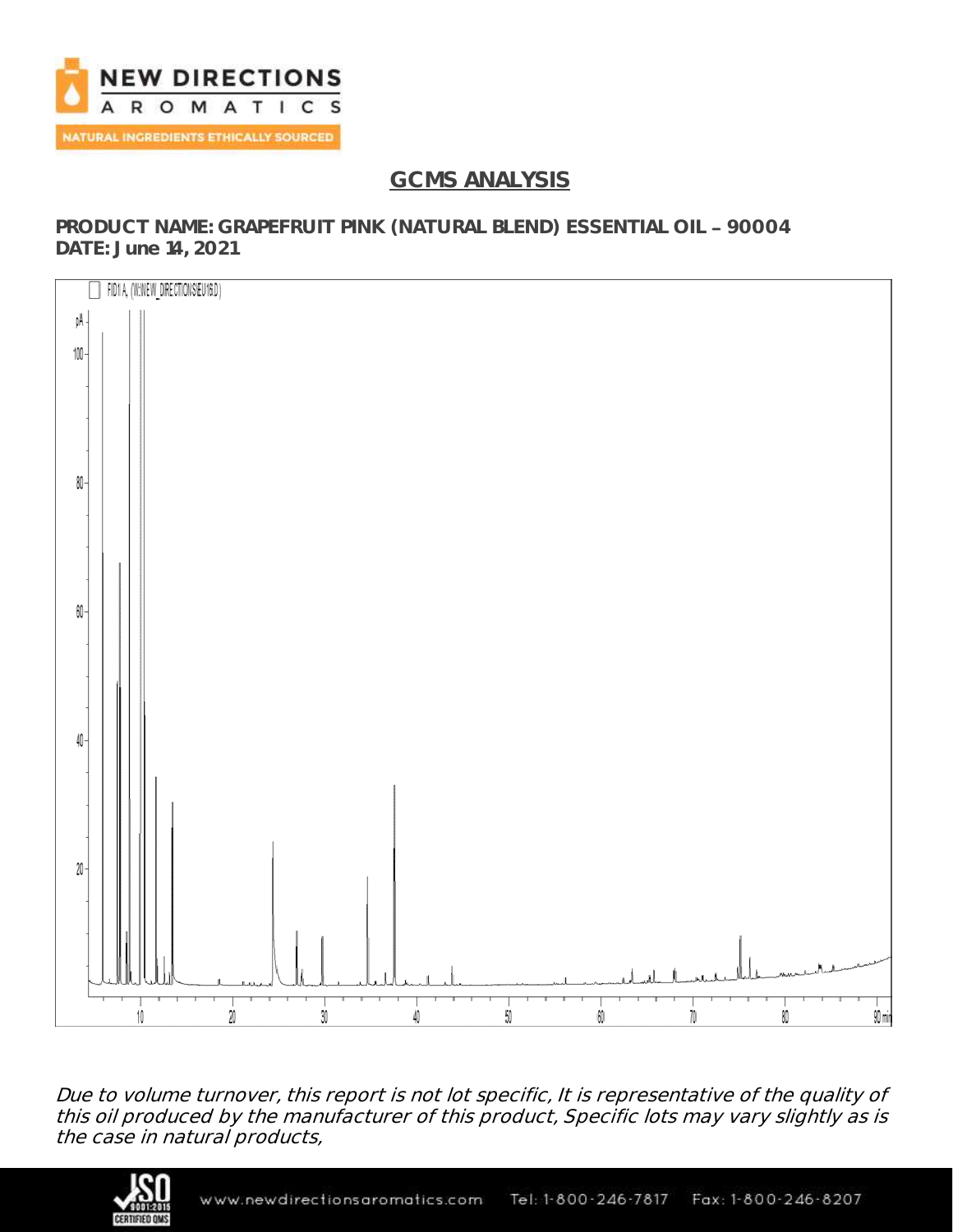

## GCMS ANALYSIS *(cont'd)*

### **PRODUCT NAME: GRAPEFRUIT PINK (NATURAL BLEND) ESSENTIAL OIL 90004**

| <b>Peak</b>    | $RT$ (min) | <b>Compound name</b>             | $\frac{0}{0}$ |
|----------------|------------|----------------------------------|---------------|
| 1              | 5,87       | alpha-PINENE                     | 0,64          |
| $\overline{2}$ | 7,48       | beta-PINENE                      | 0,40          |
| $\overline{3}$ | 7,77       | <b>SABINENE</b>                  | 0,56          |
| $\overline{4}$ | 8,51       | delta3-CARENE                    | 0,10          |
| 5              | 8,81       | beta-MYRCENE                     | 1,22          |
| 6              | 8,98       | alpha-PHELLANDRENE               | 0,03          |
| $\overline{7}$ | 10,39      | <b>LIMONENE</b>                  | 93,89         |
| 8              | 10,51      | beta-PHELLANDRENE                | 0,26          |
| 9              | 11,69      | gamma-TERPINENE                  | 0,26          |
| 10             | 11,86      | Trans-beta-OCIMENE               | 0,03          |
| 11             | 12,62      | p-CYMENE                         | 0,04          |
| 12             | 13,16      | <b>TERPINOLENE</b>               | 0,02          |
| 13             | 13,49      | <b>OCTANAL</b>                   | 0,31          |
| 14             | 18,56      | <b>NONANAL</b>                   | 0,01          |
| 15             | 24,38      | <b>DECANAL</b>                   | 0,72          |
| 16             | 26,98      | <b>LINALOOL</b>                  | 0,10          |
| 17             | 27,47      | <b>LINALYL ACETATE</b>           | 0,02          |
| 18             | 27,57      | 1-OCTANOL                        | 0,03          |
| 19             | 29,75      | beta-CARYOPHYLLENE               | 0,10          |
| 20             | 33,89      | trans-p-2,8-MENTHADIEN-1-OL      | 0,01          |
| 21             | 34,67      | <b>NERAL</b>                     | 0,22          |
| 22             | 36,60      | <b>VALENCENE</b>                 | 0,04          |
| 23             | 37,58      | <b>GERANIAL</b>                  | 0,42          |
| 24             | 38,81      | delta-CADINENE + GERANYL ACETATE | 0,01          |
| 25             | 41,24      | <b>NEROL</b>                     | 0,02          |
| 26             | 43,85      | <b>GERANIOL</b>                  | 0,04          |
| 27             | 56,13      | <b>ELEMOL</b>                    | 0,01          |
| 28             | 62,43      | <b>GERANYLGERANIADIENE</b>       | 0,01          |
| 29             | 63,37      | beta-SINENSAL                    | 0,04          |
| 30             | 65,76      | <b>DOCOSANE</b>                  | 0,03          |

### Disclaimer & Caution

Please refer to all relevant technical information specific to the product, prior to use, The information contained in this document is obtained from current and reliable sources, New Directions Aromatics Inc, provides the information contained herein, but makes no representation as to its comprehensiveness or accuracy, Individuals receiving this information must exercise their independent judgment in determining its appropriateness for a particular purpose, The user of the product is solely responsible for compliance with all laws and regulations applying to the use of the products, including intellectual property rights of third parties, As the ordinary or otherwise use(s) of this product is outside the control of New Directions Aromatics Inc,, no representation or warranty, expressed or implied, is made as to the effect(s) of such use(s), (including damage or injury), or the results obtained, The liability of New Directions Aromatics Inc, is limited to the value of the goods and does not include any consequential loss, New Directions Aromatics Inc, shall not be liable for any errors or delays in the content, or for any actions taken in reliance thereon, New Directions Aromatics Inc, shall not be responsible for any damages resulting from use of or reliance upon this information, In the event of any dispute, the Customer hereby agrees that Jurisdiction is limited to the province of Ontario,